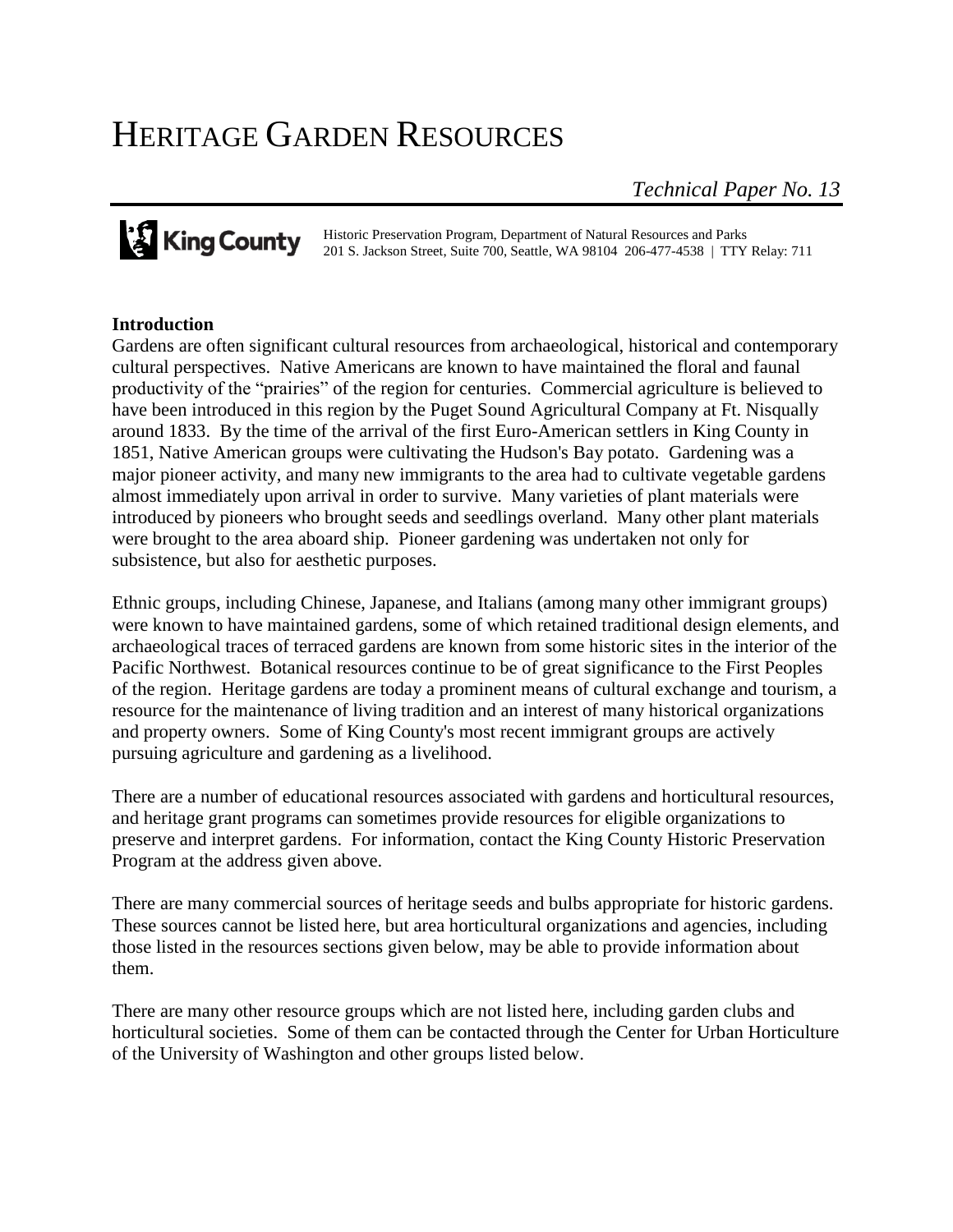Heritage Garden Resources Page 2 of 6

The following information will be updated and expanded as new data becomes available. To contribute information, contact the King County Historic Preservation Program at the above address.

### **Landmark Gardens**

There are a number of gardens in the King County area that have been designated as landmarks. There are other properties that include gardens as part of an ensemble of landmarked resources. Some of the properties are significant for their ethnic heritage associations, others for their association with community growth and identity and a few as works of important landscape architects. Others are associated properties listed on historic site inventories. Listed below are some of the more significant garden-related landmark properties (National Register of Historic Places=NR, Seattle Landmark Register=SLR, King County Landmark Register=KCLR). Some gardens (marked \*) are open to the public on a regular basis or by appointment. Others are landmarked, but are private, or access is limited.

- C.H. Black House & Gardens, Seattle (SLR)
- E.B. Dunn Historic Garden, Seattle (NR)\*
- Eddy House and Grounds, Medina (NR)
- Carl English Gardens, Hiram Chittenden Locks, Seattle (NR)\*
- Hollywood Farm (Ste. Michelle Winery), Woodinville (KCLR)\*
- Kubota Gardens, Southeast Seattle (SLR)\*
- Mukai Garden, Vashon Island (KCLR)
- Parsons Memorial Garden, Queen Anne, Seattle (SLR)\*
- Smith-Baldwin House, Vashon (KCLR)
- Volunteer Park Conservatory, Seattle (NR, SLR)\*

Information on access to some of the gardens may be provided by organizations and agencies listed in the resources sections below. For information on landmarks and historic sites, contact the:

- King County Historic Preservation Program, 201 S. Jackson Street, Suite 700, Seattle WA 98104, 206-477-4528, [http://www.kingcounty.gov/landmarks.](http://www.kingcounty.gov/landmarks)
- Washington State Department of Archaeology and Historic Preservation (NR), 1063 S. Capitol Way, P.O. Box 48343, Olympia, WA 98504-8343 or 360-586-3065, [http://www.dahp.wa.gov/.](http://www.dahp.wa.gov/)
- Seattle Historic Preservation Program (SHPP), at 700 Fifth Avenue, Suite 1700, P.O. Box 94649, Seattle, WA 98104 or 206-684-0464, [http://www.seattle.gov/neighborhoods/preservation/.](http://www.seattle.gov/neighborhoods/preservation/)

#### **Local Resource Organizations**

The American Society of Landscape Architects, Washington Chapter, 603 Stewart Street , Suite 610, Seattle WA 98101-1500 or 206-443-9484 circulates an informative newsletter. [http://www.wasla.org/.](http://www.wasla.org/)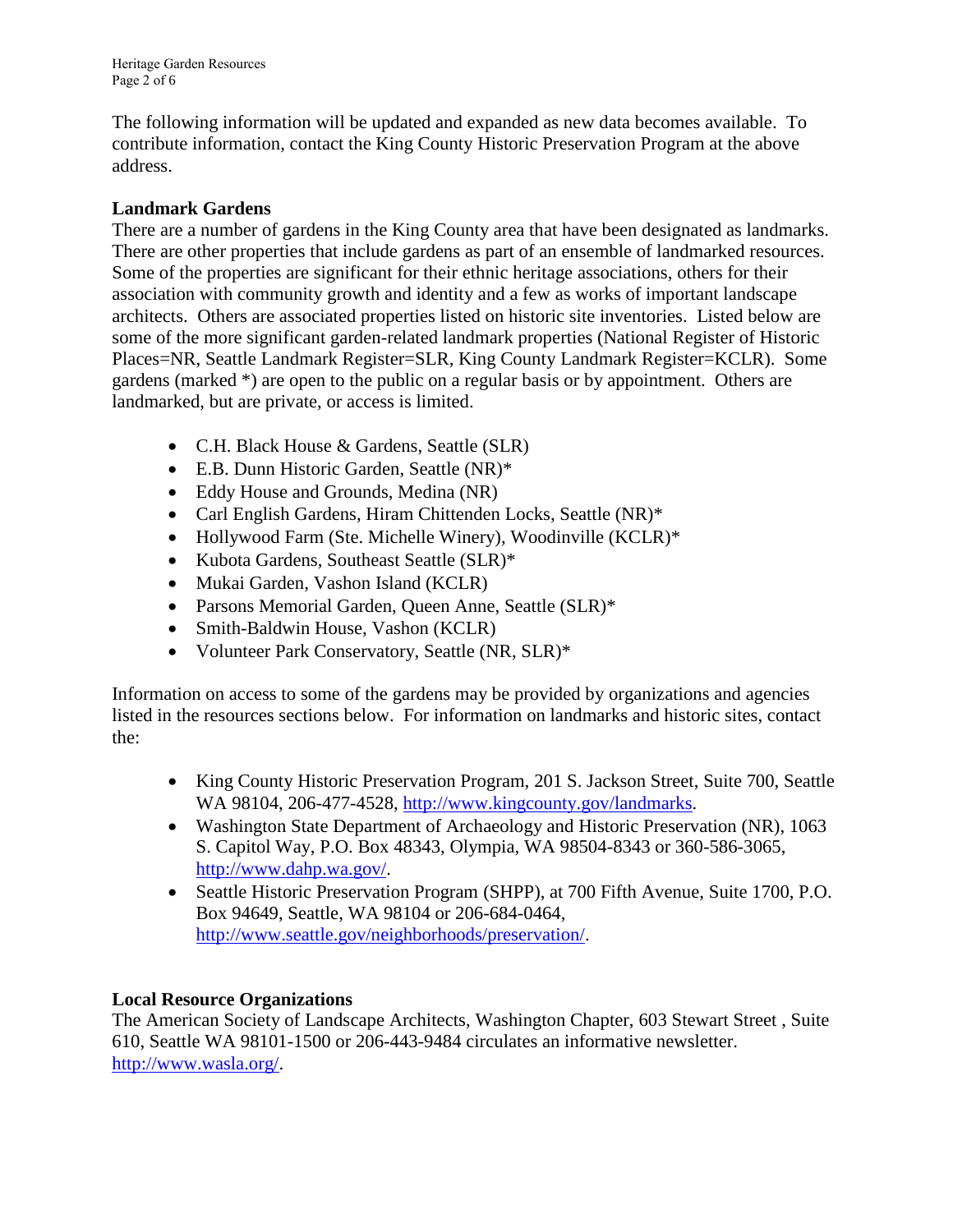The Center for Urban Horticulture at the University of Washington, 3501 NE 41st Street, Seattle WA 98105 or 206-543-8616, holds the *Miller Library*, a regional resource for gardeners. [http://depts.washington.edu/uwbg/visit/cuh.php.](http://depts.washington.edu/uwbg/visit/cuh.php)

The E.B. Dunn Historic Garden Trust at P.O. Box 77126, Seattle, WA 98177 or 206-362-0933 is dedicated to conserving historically and horticulturally significant gardens in the region. The Trust provides public access by appointment to the Dunn Gardens. [http://www.dunngardens.org/.](http://www.dunngardens.org/)

The Erna Gunther Ethnobotanical Garden, Burke Memorial Museum, Box 353010, University of Washington, Seattle, WA 98195-3010 or 206-543-5590. There are also other specialty gardens on the U.W. campus. [http://www.burkemuseum.org/exhibits/browse/ethnobotanical\\_garden.](http://www.burkemuseum.org/exhibits/browse/ethnobotanical_garden)

The Friends of the Conservatory*,* 1402 East Galer Street, Seattle, WA 98112 or 206-322-4112, works with the Seattle Parks Department to preserve and provide access to the collections in this National Register property. [http://www.volunteerparkconservatory.org/.](http://www.volunteerparkconservatory.org/)

The Friends of Seattle's Olmsted Parks, P.O. Box 9884, Seattle, WA 98109, 206-324-0858 works with the Seattle Parks Department and community groups to preserve and enhance the City's Olmsted parks legacy. The Friends can direct researchers to the national Olmsted organization and archival resources. [http://www.seattle.gov/friendsofolmstedparks/.](http://www.seattle.gov/friendsofolmstedparks/)

The Japanese Garden Society exists to support the Seattle Japanese Garden. Please contact Steve Garber, 233 Harvard Avenue E, Seattle, WA 98102-1670, or call 206-325-0591 for information.

WSU Extension King County, 1000 Oaksdale Avenue SW, Suite 140, Renton, WA 98057-5212 or 206-205-3100, is a good source of technical information. [http://county.wsu.edu/king/Pages/default.aspx.](http://county.wsu.edu/king/Pages/default.aspx)

Kubota Garden Foundation, P.O. Box 18946, Seattle, WA 98118-0946, 206-725-5060 supports the work of the Seattle Department of Parks and Recreation in the preservation and public enjoyment of this landmark garden, which is a blend of traditional and contemporary techniques and materials.

The Department of Landscape Architecture at the University of Washington, 348 Gould Hall Box 355734, University of Washington, Seattle, WA 98195-5734 or 206-543-9240, is a source of technical expertise. [http://larch.be.washington.edu/.](http://larch.be.washington.edu/)

The Seattle Chinese Garden Society (Xi Hua Yuan) 6000 16<sup>th</sup> Avenue SW, Seattle, WA 98106 or 206-934-5219 is creating a five acre traditional Chinese garden on the campus of the South Seattle Community College. [http://www.seattlechinesegarden.org/.](http://www.seattlechinesegarden.org/)

The Seattle Department of Parks and Recreation is the owner or operator of landmark and cultural gardens [\(http://www.seattle.gov/parks/parkspaces/gardens.htm\)](http://www.seattle.gov/parks/parkspaces/gardens.htm) including: the Parsons Gardens (7th Ave W & W Highland Drive, 206-684-4081); Kubota Gardens (9817 55th Avenue South, 206-684-4075); the Japanese Garden at Washington Park Arboretum (1075 Lake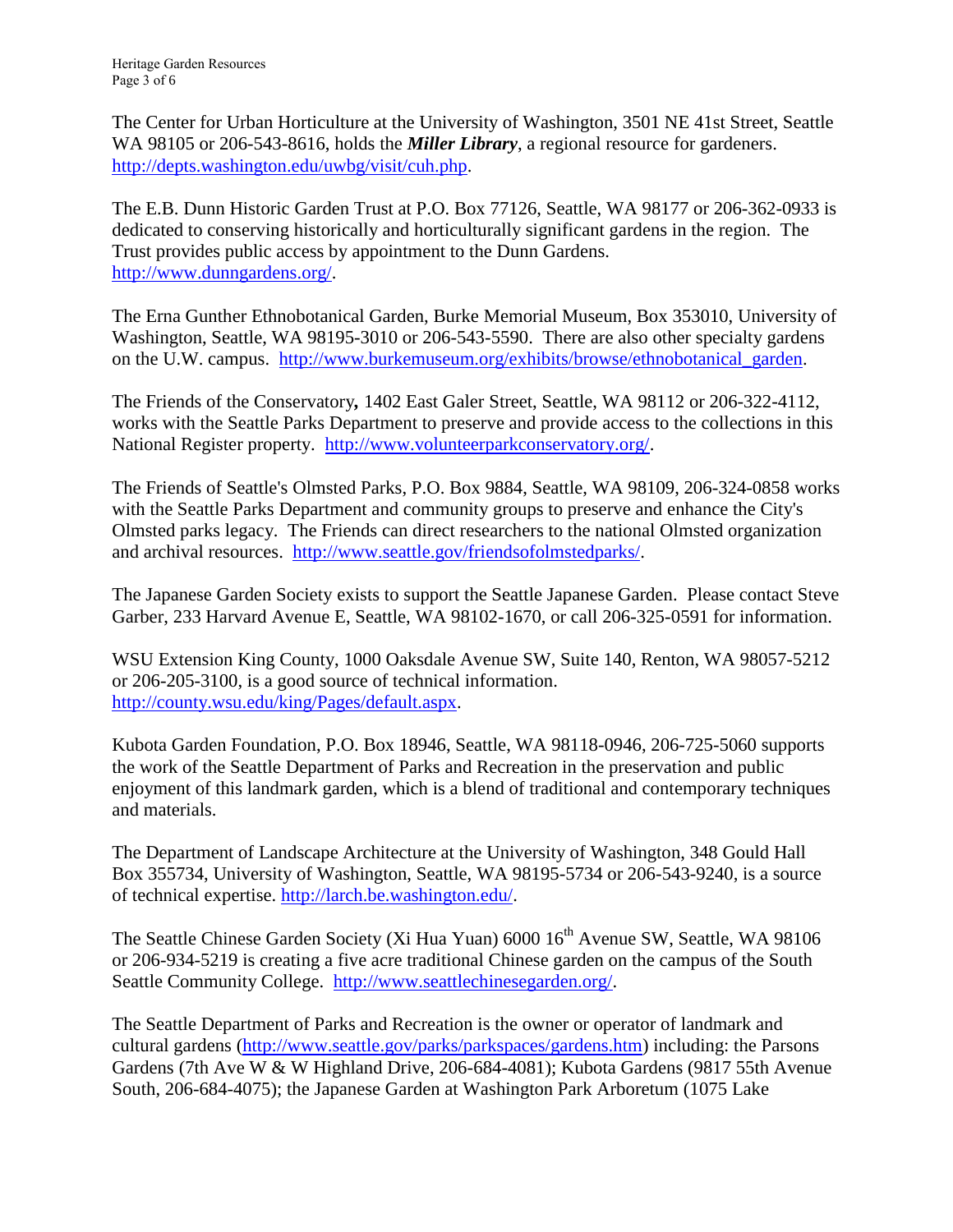Washington Boulevard, 206-684-4725); and Volunteer Park Conservatory (1400 East Galer Street, 206-684-4743). For information on Seattle Parks Horticulture see [http://www.seattle.gov/parks/Horticulture/default.htm.](http://www.seattle.gov/parks/Horticulture/default.htm)

The Washington Park Arboretum [\(http://depts.washington.edu/uwbg/gardens/wpa.shtml\)](http://depts.washington.edu/uwbg/gardens/wpa.shtml) at 206- 543-8800 incorporates a Japanese Teahouse and Garden among its many resources. The Seattle Department of Parks and Recreation at 206-684-4075 administers the garden, [http://www.seattle.gov/parks/.](http://www.seattle.gov/parks/)

The Western Cascade Fruit Society, <http://wcfs.org/> is a resource for owners of historic properties.

## **State and National Resources**

The *Archives of American Gardens* preserves important resources, including historic photos, for investigating visual data on public and private landscapes. The mailing address is P.O. Box 37012, Capital Gallery, Suite 3300, MRC 506, Washington, D.C. 20013-7012. For information, call 202-633-5840 or go to [http://www.gardens.si.edu/collections-research/archives-american](http://www.gardens.si.edu/collections-research/archives-american-gardens.html)[gardens.html.](http://www.gardens.si.edu/collections-research/archives-american-gardens.html)

The Association for Preservation Technology International, 3085 Stevenson Drive, Suite 200, Springfield, IL 62703, 271-529-9039, [http://www.apti.org/,](http://www.apti.org/) is a source of technical information.

The Cultural Landscape Foundation, online at [http://tclf.org/,](http://tclf.org/) is concerned with landscape preservation in the United States and has extensive information on prominent designers and their work, including modern landscape architects. Several Seattle-area landscapes are pictured and briefly described in a national database of significant landscapes.

The Garden Conservancy, Box 219, Cold Spring, NY 10516 is a national research organization with a newsletter. [http://gardenconservancy.org/about/contact.html.](http://gardenconservancy.org/about/contact.html)

Heritage Resource Center at 211 West 21st Avenue, Olympia, WA 98501 or 360-586-0219 has presented workshops on historic landscaping.

National Park Service Pacific West Regional Office, Seattle Office, 909 First Avenue, 5<sup>th</sup> Floor, Seattle, WA 98104-1060 or 206-220-4133 may have information on historic landscapes and gardens.

The Old House Bookshop, 2 Main Street, Gloucester, MA 01930 publishes several titles on historic landscapes and gardens.

Old House Gardens, 536 Third Street, Ann Arbor, MI 48103 or 734-995-1486 is a mail order source of rare flower bulbs from 1500s through the 1920s. [http://www.oldhousegardens.com/.](http://www.oldhousegardens.com/)

Washington Museum Association, P.O. Box 5817, Factoria Station, Bellevue, WA 98006 is a membership organization open to arboretums, which are, by definition, museums. The WMA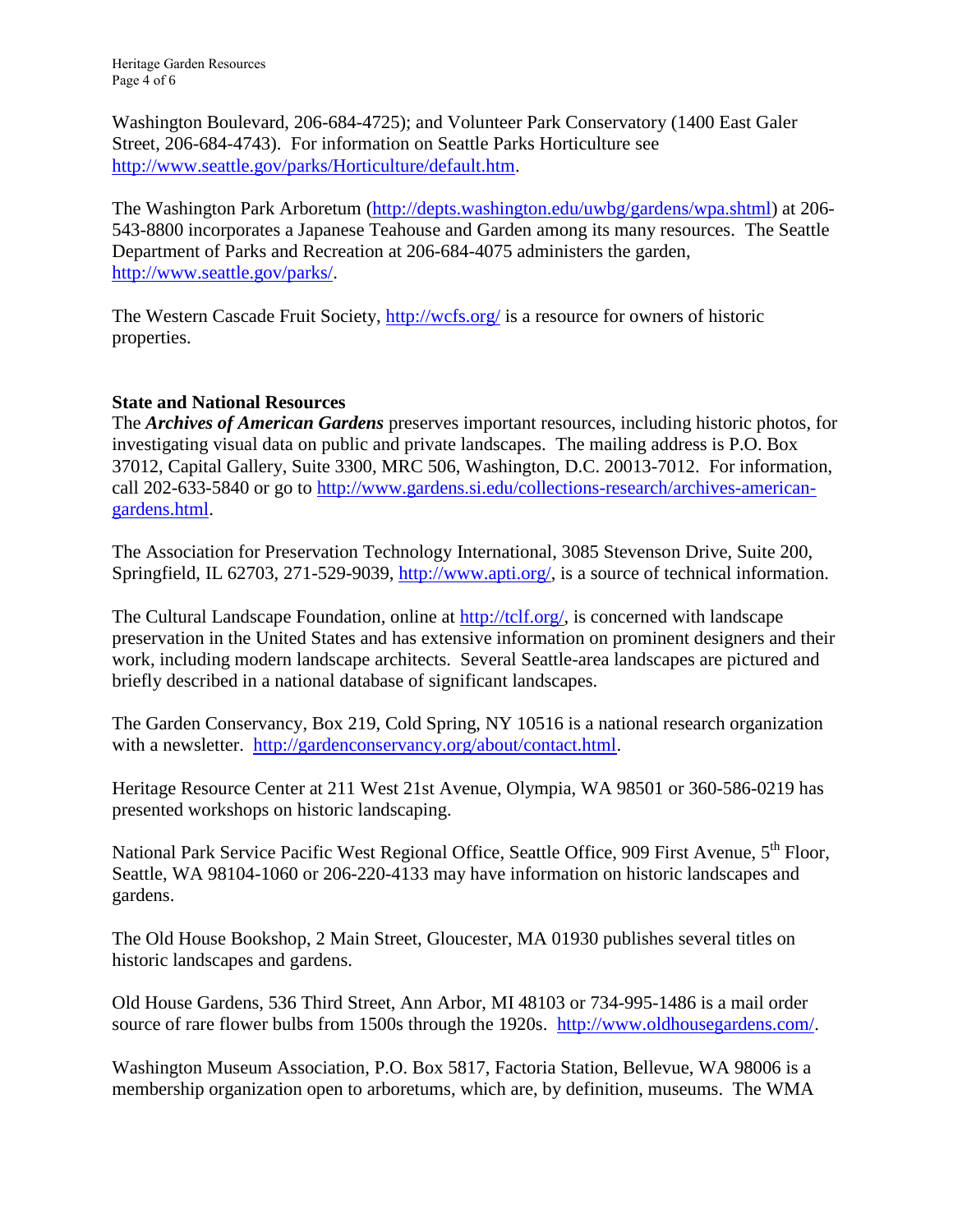has a valuable newsletter, conference, and member directory. A number of gardens and arboreta are listed in the directory.

Chelan County owns and manages the Ohme Gardens near Wenatchee, a property listed on the National Register of Historic Places. The Gardens is located at 3327 Ohme Road, Wenatchee, WA 98801, 509-662-5785 and at [http://www.ohmegardens.com/index.html.](http://www.ohmegardens.com/index.html)

#### **Publications**

*Creating Period Gardens* by Elizabeth Banks is available from the Preservation Press, [http://isbndb.com/d/publisher/preservation\\_press.html.](http://isbndb.com/d/publisher/preservation_press.html)

The Washington Native Plant Society, 10517 35<sup>th</sup> Avenue NE, Seattle, WA 98125, 206-527-3210 or [http://www.wnps.org/research/ethnobot.html,](http://www.wnps.org/research/ethnobot.html) has a link to *Ethnobotany: The Use of Plants by People*, a brochure provided by the Seattle Public Library in conjunction with the Washington Park Arboretum.

*Ethnobotany of Western Washington: The Knowledge and Use of Indigenous Plants by Native Americans* by Erna Gunther, UW Press, is a classic introduction to the field of Native American plant use.

*Garden Touring in the Pacific Northwest: A Guide to Gardens and Specialty Nurseries in Oregon, Washington and British Columbia* by Jan K. Whitner, 1993 Alaska Northwest Books.

*The Golden Age of American Gardens* by Mac Griswold and Eleanor Weller, *The Garden Book: Designing, Creating, and Maintaining Your Garden* by John Brookes, *Herb Garden Design* by Faith Swanson and Virginia Rady, *Theme Gardens: Revised Edition* by Barbara Damrosch, *and The Natural Garden* by Ken Druse are published by Old House Bookshop (Old House Journal) 2 Main Street, Gloucester, MA 01930-9942.

*Guidelines for Evaluating and Documenting Rural Historic Landscapes*, National Register Bulletin No. 30, National Park Service, 1989 (revised 1999), Linda McClellan et al. Online at [http://www.nps.gov/nr/publications/bulletins/nrb30/.](http://www.nps.gov/nr/publications/bulletins/nrb30/) Although this is oriented to nominating properties to the National Register, it contains a good deal of information that is useful for understanding and describing vernacular landscapes, including gardens.

*Historic Landscapes and Gardens: Procedures for Restoration*, by John Jay Stewart, as revised by Deanna J. Kerrigan in 1997, is a Technical Leaflet published by the American Association for State and Local History (AASLH). The publication has a good section on resource organizations, including those for heirloom seeds and bulbs. For information, contact AASLH at 1717 Church Street, Nashville, TN 37203-2991, 615-320-3203, or [http://www.aaslh.org/.](http://www.aaslh.org/)

*How to Evaluate and Document Designed Historic Landscapes*, National Register Bulletin No. 18, National Park Service, c. 1986, Timothy J. and Genevieve Keller. Online at [http://www.nps.gov/nr/publications/bulletins/nrb18/.](http://www.nps.gov/nr/publications/bulletins/nrb18/) Although this is oriented to nominating properties to the National Register, it contains a good deal of information that is useful for understanding and describing professionally designed landscapes, including gardens.